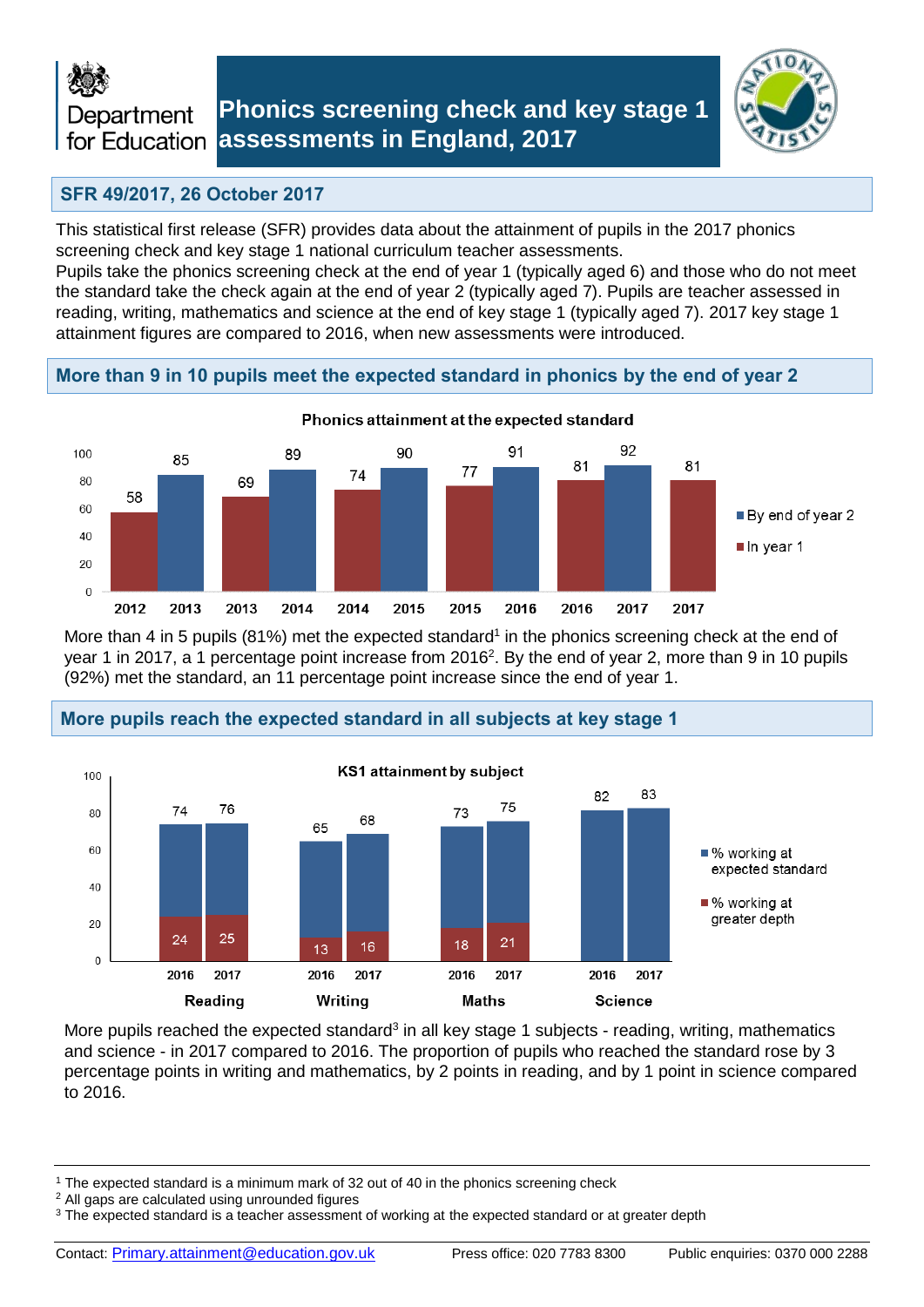# **Contents**

| $\mathbf 1$ .  |                                                                 |
|----------------|-----------------------------------------------------------------|
|                |                                                                 |
|                |                                                                 |
|                |                                                                 |
|                |                                                                 |
| 2 <sub>1</sub> | Key stage 1 teacher assessments (SFR tables 11, 12, 13 and 15)6 |
|                |                                                                 |
|                |                                                                 |
|                |                                                                 |
| 3.             |                                                                 |
|                |                                                                 |
|                |                                                                 |
| 4.             |                                                                 |
| 5.             |                                                                 |
| 6.             |                                                                 |
| 7.             |                                                                 |
| 8.             |                                                                 |
| 9.             |                                                                 |
|                |                                                                 |
|                |                                                                 |
|                |                                                                 |

### **About this release**

This statistical first release (SFR) provides 2017 phonics screening check and key stage 1 teacher assessment results for pupils in schools in England at national, regional and local authority level based on provisional data.

### **In this publication**

The following tables are included in the SFR:

- Phonics national and local authority tables (Excel .xls and ODS)
- KS1 national tables (Excel .xls and ODS)
- KS1 local authority tables (Excel .xls and ODS)
- Underlying data (open format .csv, ODS and metadata .txt)

The accompanying quality and methodology information document provides information on the data sources, their coverage and quality and explains the methodology used in producing the data.

### **Feedback**

We welcome feedback on any aspect of this document at [Primary.attainment@education.gov.uk](mailto:Primary.attainment@education.gov.uk)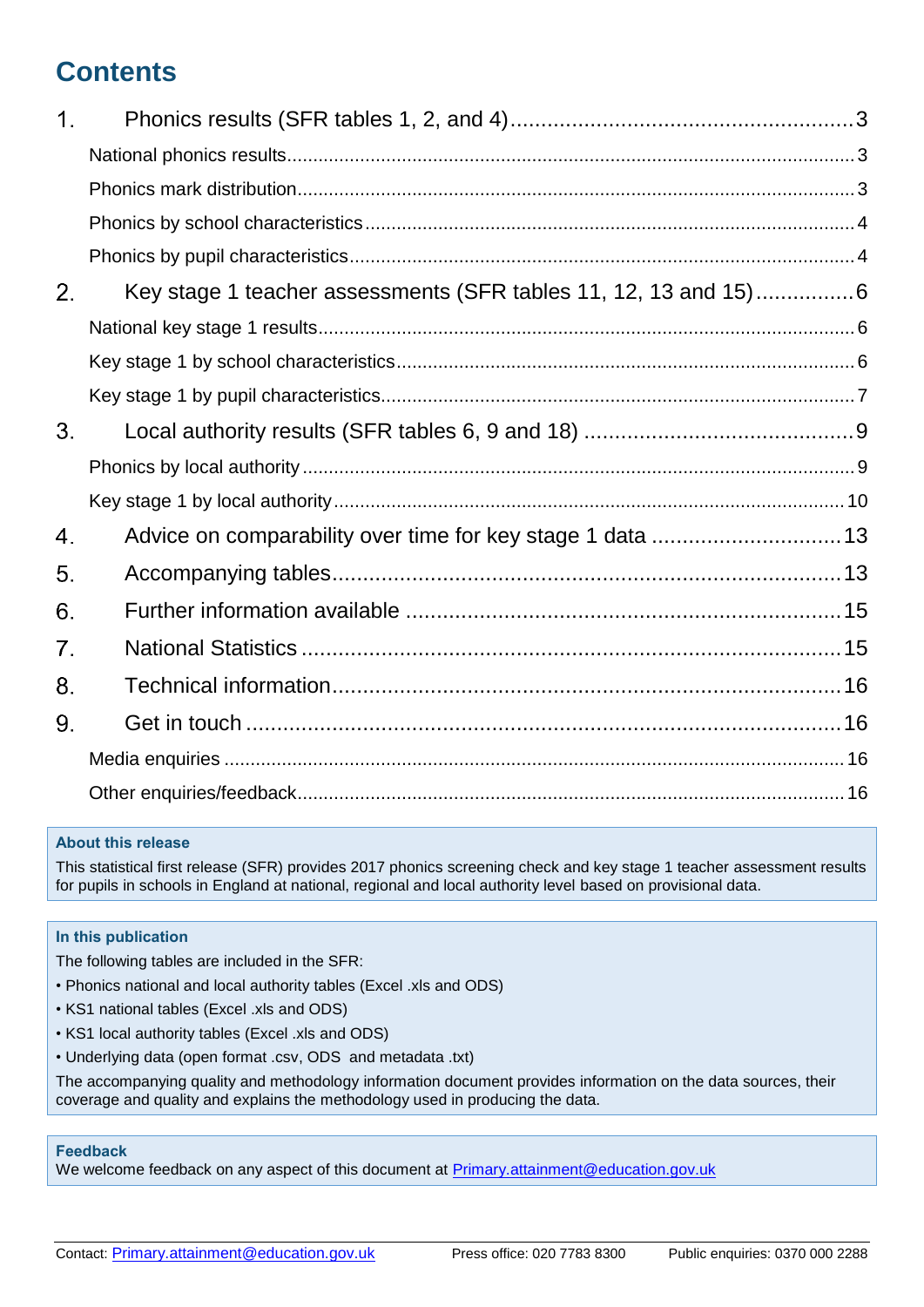# <span id="page-2-0"></span>**1. Phonics results** (SFR tables 1, 2, and 4)

## <span id="page-2-1"></span>**National phonics results**

Table A shows the proportion of pupils who met the phonics standard by the end of year 2, compared to the proportion of pupils in their year group who had met the standard while in year 1.

81% of pupils met the expected standard in the phonics screening check at the end of year 1, an increase of 23 percentage points<sup>4</sup> since the introduction of the check in 2012. The proportion of year 1 pupils who meet the expected standard in phonics has increased year-on-year from 58% in 2012 to 81% in 2017. This year's increase of 1 percentage point is smaller than in previous years, however such levelling out may be expected after the large rises that can follow the introduction of an assessment.

The percentage of pupils who met the expected standard in phonics by the end of year 2 is 92% in 2017, a similar proportion compared to 2016.

1,076 schools<sup>5</sup> have at least 95% of pupils achieving the phonics standard in year 1 in 2017, fewer than in 2016 (1,138).

### **Phonics screening check**

The phonics screening check is a statutory assessment for all pupils in year 1 (typically aged 6) to check whether they have met the expected standard in phonic decoding. All state-funded schools with a year 1 cohort must administer the check. Those pupils who did not meet the standard in year 1 or who were not checked, must take part in the check at the end of year 2 (typically aged 7).

Teachers administer the check one-on-one with each pupil and record whether their response to each of the 40 words is correct. Each pupil is awarded a mark between 0 and 40 and in 2017, as in previous years, the threshold to determine whether a pupil had met the expected standard was 32. Since 2014, this threshold mark has not been communicated to schools until after the screening check has been completed, however its year-on-year stability means it is predictable.

**Table A: Percentage of pupils who met the expected standard in phonics at year 1 and by the end of year 2** England, 2012-2017

|      | Year 1 | Year 2 | <b>Change from</b><br>year 1 to year 2<br>(percentage points) |
|------|--------|--------|---------------------------------------------------------------|
| 2017 | 81%    | 92%    | $+11$                                                         |
| 2016 | 81%    | 91%    | $+14$                                                         |
| 2015 | 77%    | 90%    | $+16$                                                         |
| 2014 | 74%    | 89%    | $+20$                                                         |
| 2013 | 69%    | 85%    | $+27$                                                         |
| 2012 | 58%    |        |                                                               |

Source: National pupil database

### <span id="page-2-2"></span>**Phonics mark distribution**

In 2017, 16% of year 1 pupils who took the test achieved full marks (40), a decrease of 2 percentage points since 2016. Prior to this, the percentage of pupils achieving full marks had increased each year from 9% in 2012 to 18% in 2016. Any change in the percentage of pupils achieving full marks is influenced by changes in the difficulty of the test, as well as the ability of the cohort, as the standard required to achieve 40 marks is not exactly equivalent year-on-year, the standard is anchored at the expected standard (currently 32 marks). Figure 1 shows the distribution of marks in the check in 2017, compared to previous years. In 2017, the mean mark is 33 and the median is 37.

<sup>4</sup> All gaps are based on unrounded data

<sup>5</sup> These figures exclude schools with fewer than 11 pupils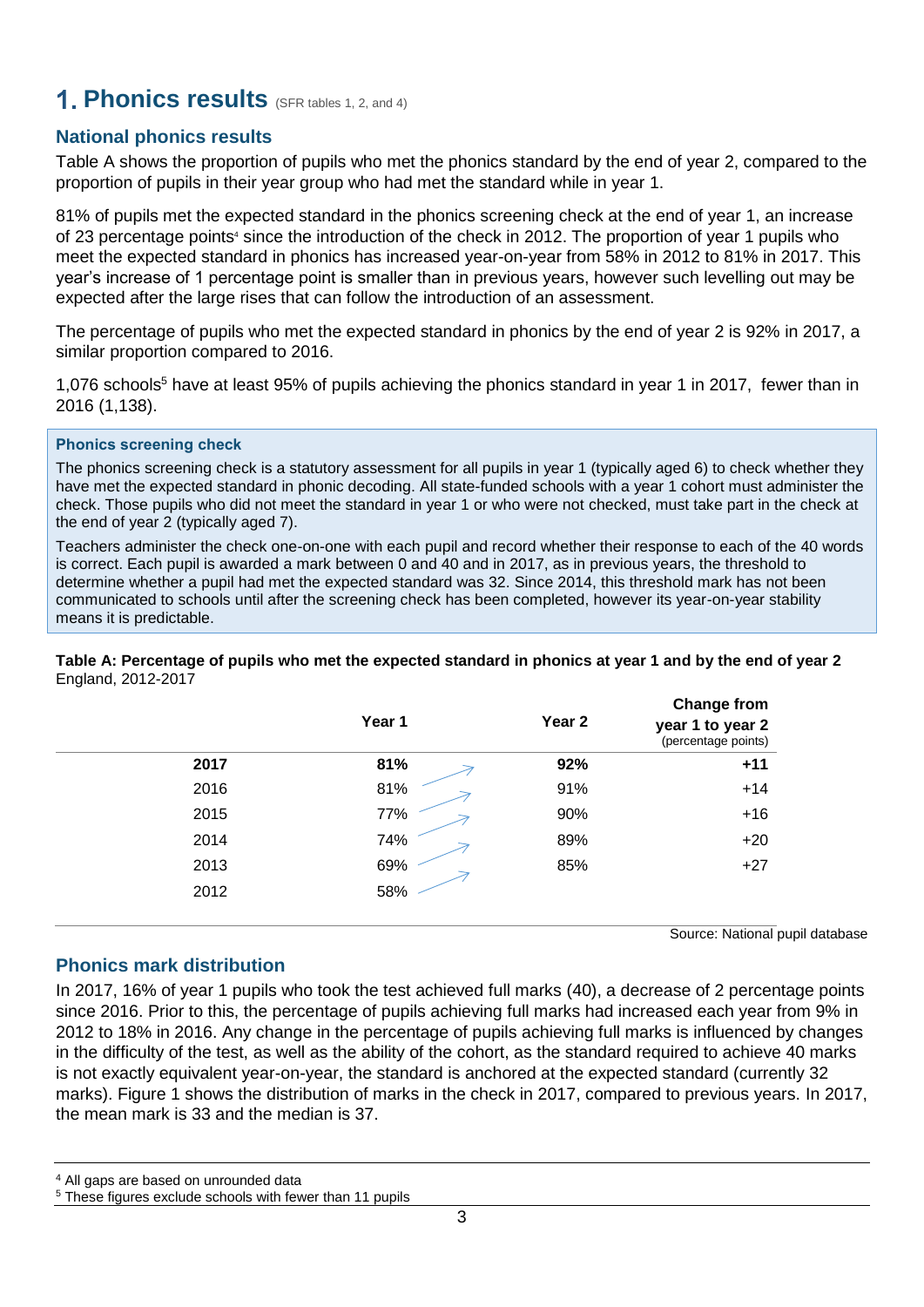#### **Figure 1: Year 1 phonics screening check mark distribution** England, 2012-2017



<span id="page-3-1"></span>Source: National pupil database

## <span id="page-3-0"></span>**Phonics by school characteristics**

The percentage of pupils who met the expected standard in local authority maintained mainstream schools was 81% in 2017. More pupils meet the expected standard in free schools (86%) than in other types of school, although the number of free schools (151) is much smaller. More pupils met the expected standard in converter academies (84%) than in sponsored academies (79%). This reflects that many sponsored academies were low performing schools before becoming an academy, and converter academies were usually high performing schools before becoming an academy.

## **Phonics by pupil characteristics**

Figure 2 shows the attainment gaps in 2017 by gender, free school meal (FSM) eligibility, first language and special educational needs (SEN) status.

### **Characteristics definitions**

There were no changes to characteristics definitions in 2017, but there were a few changes to some definitions in previous years. See the characteristics methodology document for the definitions used.

Data on disadvantaged pupils will be added to the tables in December 2017, when this data becomes available.

A greater proportion of girls continue to meet the phonics standard than boys, with 85% of girls and 78% of boys meeting the standard in 2017. The attainment gap remained at 7 percentage points compared to 2016.

In 2017, 68% of pupils eligible for free school meals (FSM) met the expected standard, compared to 83% of all other pupils. The gap increased slightly by 1 percentage point compared to 2016, following a narrowing of the gap in both 2016 and 2015 of 1 percentage point.

There is no noticeable difference between the attainment of pupils with a first language other than English (81%) and pupils with English as a first language (82%). This attainment gap was similar in 2016.

The biggest characteristics attainment gap is between pupils with special educational needs (SEN) and those with no identified SEN, with 43% of pupils with SEN and 87% of pupils with no identified SEN achieving the expected standard. The gap between these groups remains at 44 percentage points.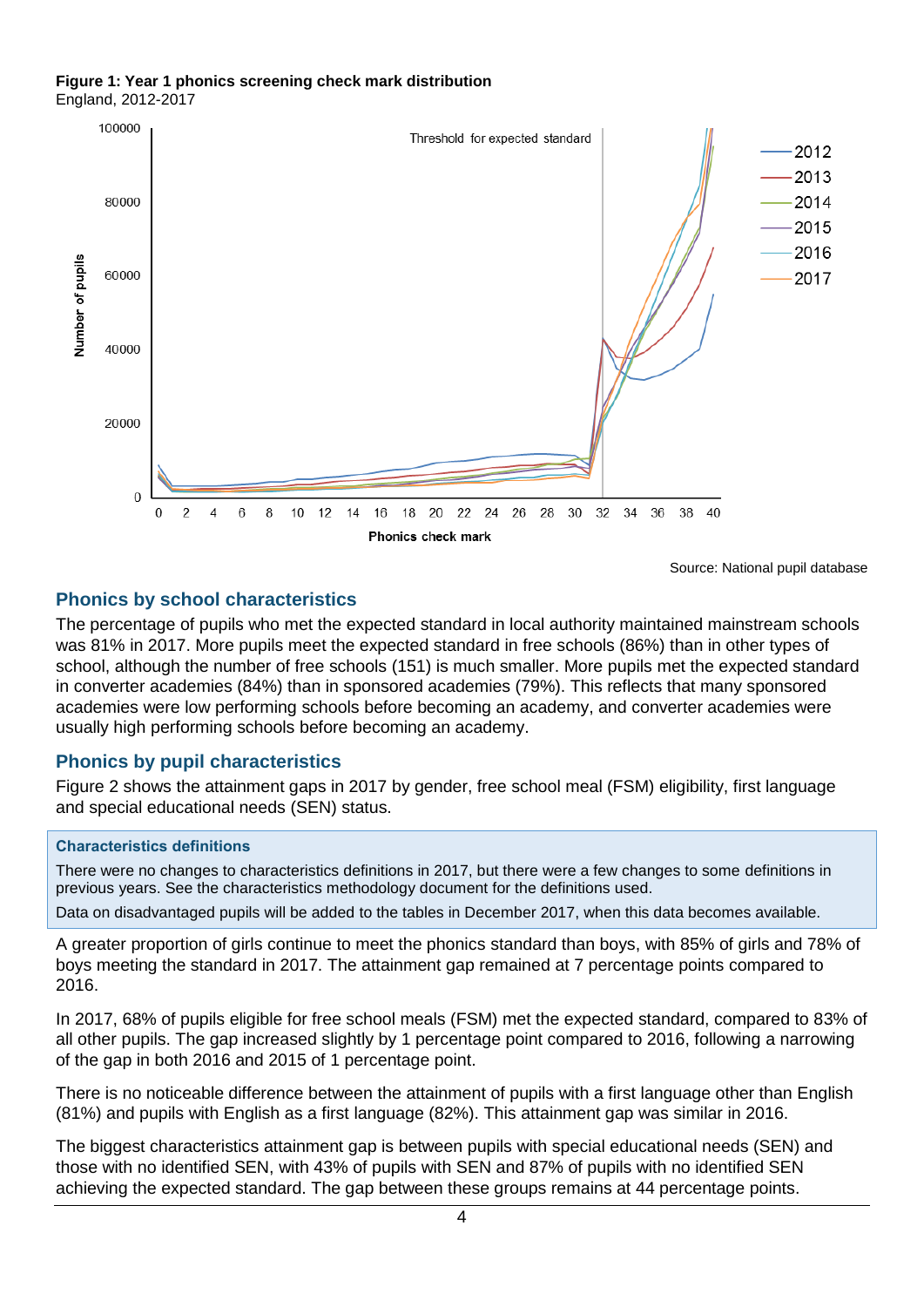**Figure 2: Attainment gaps by pupil characteristics in the expected standard in phonics at year 1**  England, 2017



Figure 3 shows the attainment of pupils by ethnic group. There was little change in the attainment of pupils from different ethnic groups compared to 2016, in line with the national results. More Indian and Chinese pupils continue to meet the expected standard than pupils from other ethnic groups, with Irish traveller and Gypsy/Roma pupils least likely to meet the standard.

When results are broken down by ethnic group, gender and free school meal (FSM) eligibility, the lowest performing group was White boys eligible for free school meals, with only 60% of these pupils meeting the standard. The highest performing groups were girls from Chinese and Asian ethnic groups not eligible for FSM. Again, there was little change compared to 2016.

**Figure 3: Percentage of pupils who met the expected standard in phonics at year 1 by ethnic group England, 2017**



Source: National pupil database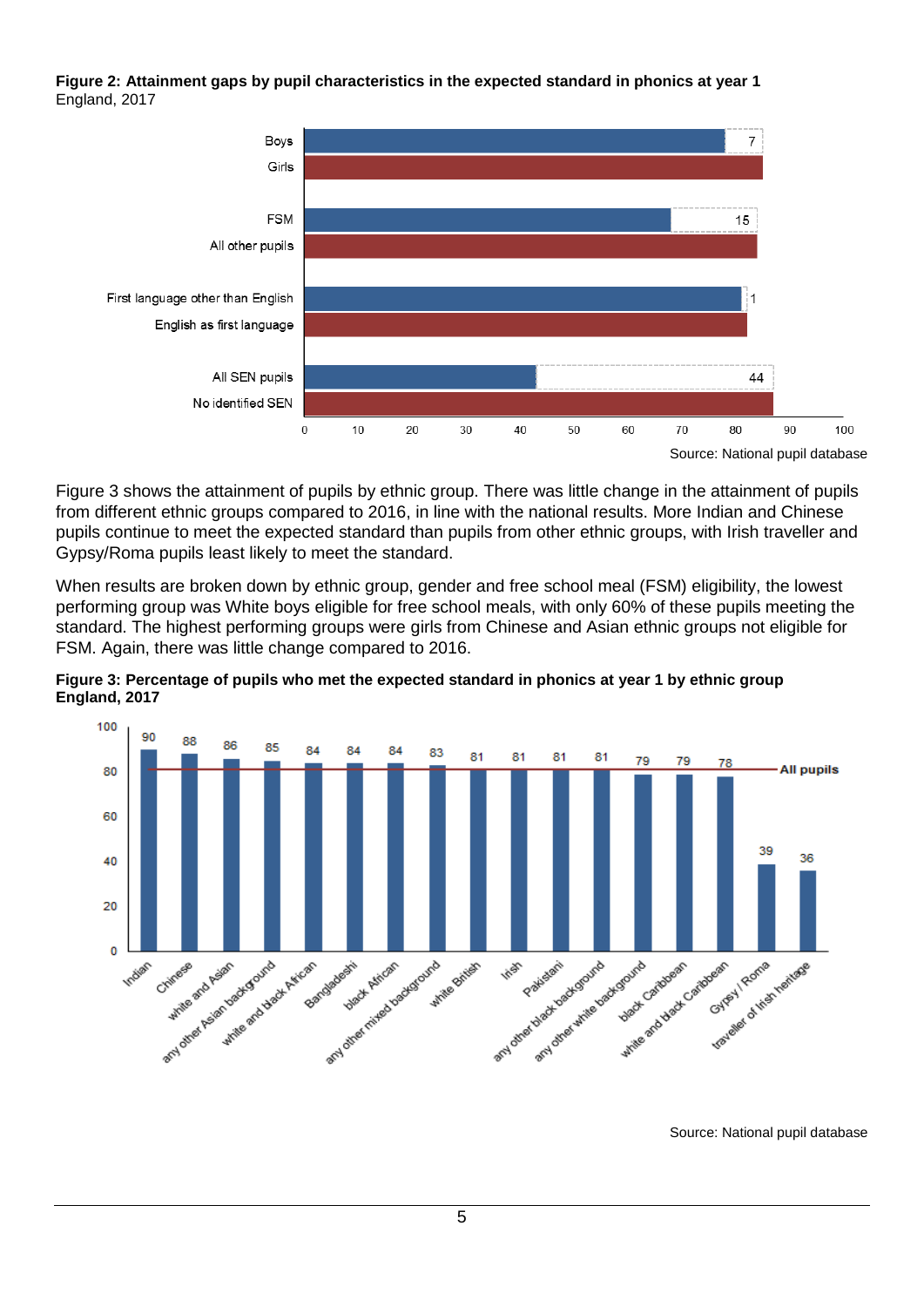# <span id="page-5-0"></span>**2. Key stage 1 teacher assessments** (SFR tables 11, 12, 13 and 15)

## <span id="page-5-1"></span>**National key stage 1 results**

Attainment at the expected standard has increased in each of the key stage 1 subjects compared to 2016. The proportion of pupils achieving the expected standards remains lowest in writing, at 68%. Table B summarises attainment in each subject compared to 2016.

# **Table B: Attainment in KS1 teacher assessments by subject**

England, 2016-2017

|                |      | % reaching the expected standard | Change from 2016 to 2017        |
|----------------|------|----------------------------------|---------------------------------|
|                | 2017 | 2016                             | (percentage points)             |
| Reading        | 76%  | 74%                              | $+2$                            |
| Writing        | 68%  | 65%                              | $+3$                            |
| <b>Maths</b>   | 75%  | 73%                              | $+3$                            |
| <b>Science</b> | 83%  | 82%                              | $+1$                            |
|                |      |                                  | Source: National pupil database |

### **Key stage 1 assessments**

Teacher assessment judgments in English reading, English writing, mathematics and science are reported for each pupil at the end of key stage 1 (typically aged 7). Teacher assessments are based on a broad range of evidence from across the curriculum and knowledge of how a pupil has performed over time and in a variety of contexts. Pupils are required to take tests in English and mathematics at the end of key stage 1, however teacher assessments is the only data used in school performance accountability at the end of KS1.

New key stage 1 assessments were introduced in 2016 to assess the new, more challenging national curriculum and the expected standard was raised. As a result, figures from 2016 onwards are not comparable to earlier years.

## <span id="page-5-2"></span>**Key stage 1 by school characteristics**

Table C shows the attainment of pupils in KS1 teacher assessments by school type.

Attainment levels in local authority maintained mainstream schools and 'academies and free schools' are very similar. However, grouping together academies and free schools masks variation between the different types of schools within this group. More pupils meet the expected standard in free schools in all subjects than in other types of school, although the number of free schools (123) is much smaller. More pupils met the expected standard in converter academies than in sponsored academies in all subjects. This reflects that many sponsored academies were low performing schools before becoming an academy, and converter academies were usually high performing schools before becoming an academy.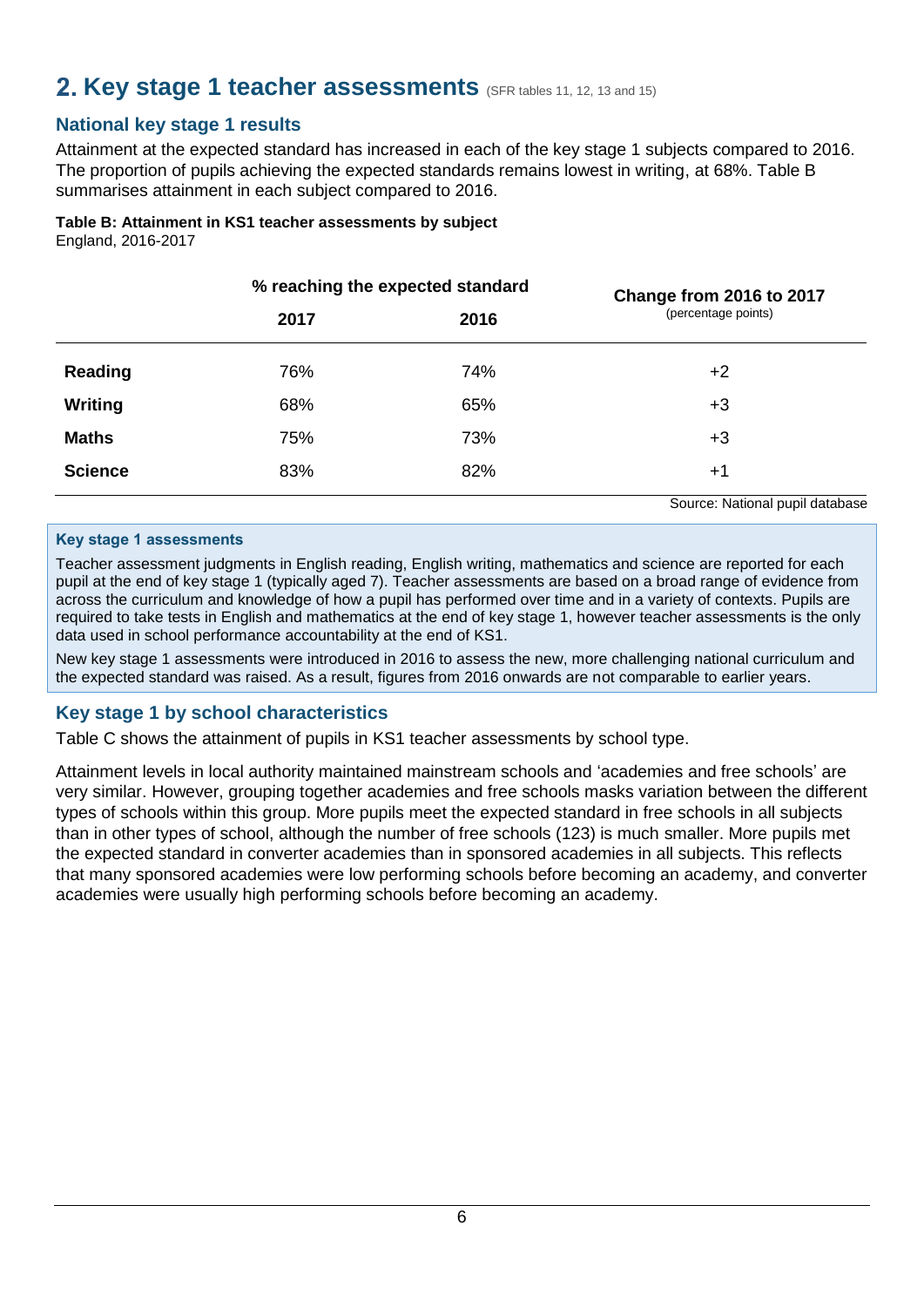**Table C: Attainment in KS1 teacher assessments at the expected standard or above by school type** England, 2017 (mainstream schools)

|                                   | No. eligible<br>schools | Reading | Writing | <b>Mathematics</b> | <b>Science</b> |
|-----------------------------------|-------------------------|---------|---------|--------------------|----------------|
| LA maintained schools             | 12,431                  | 76%     | 69%     | 76%                | 84%            |
| <b>Academies and free schools</b> | 3.308                   | 76%     | 69%     | 76%                | 82%            |
| Sponsored academies               | 978                     | 70%     | 63%     | 71%                | 76%            |
| Converter academies               | 2,207                   | 78%     | 71%     | 78%                | 85%            |
| Free schools                      | 123                     | 80%     | 72%     | 80%                | 86%            |

Source: National pupil database

## <span id="page-6-0"></span>**Key stage 1 by pupil characteristics**

At key stage 1 more girls reach the expected standard than boys in all subjects. The subject with the largest difference in attainment by gender continues to be writing, with a gap of 14 percentage points between girls (75%) and boys (61%). The attainment gap is 9 percentage points in reading, with 80% of girls and 71% of boys reaching the standard, and 5 percentage points for science, with 85% of girls and 80% of boys reaching the standard. The gap is narrowest for mathematics at 2 percentage points, in which 76% of girls reached the standard compared to 74% of boys. These gaps all remained the same in 2017 compared to 2016, with similar increases in attainment for both boys and girls.





Source: National pupil database

Table E shows the attainment gaps between pupils who are eligible for free school meals (FSM) and all other pupils for reading, writing and mathematics. More pupils with FSM met the expected standard in all subjects in 2017 compared to 2016. In 2017, the attainment gap is 17 percentage points in reading, 18 percentage points in mathematics, and 19 percentage points in writing. The attainment gap increased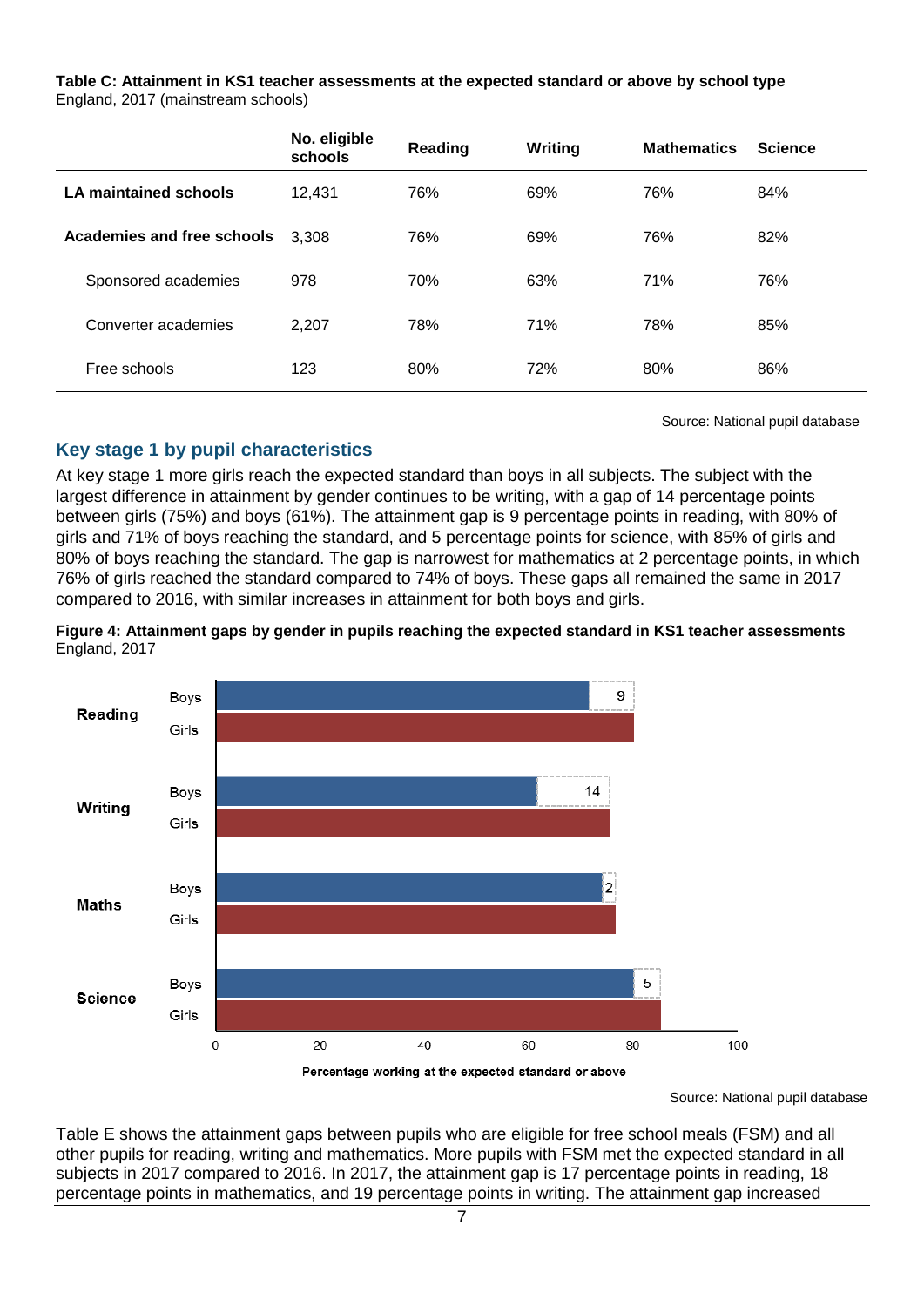slightly by 1 percentage point in writing and remained the same in mathematics and reading compared to 2016.

## **Table E: Attainment in KS1 teacher assessments by pupil FSM eligibility**

England, 2016-2017 (mainstream schools)

|                    | <b>FSM</b> | <b>Other pupils</b>                       | <b>All pupils</b> | <b>Attainment gap</b> | Change in<br>attainment gap |
|--------------------|------------|-------------------------------------------|-------------------|-----------------------|-----------------------------|
|                    |            | (% working at expected standard or above) |                   | (percentage points)   | (percentage points)         |
| <b>Reading</b>     |            |                                           |                   |                       |                             |
| 2017               | 61%        | 78%                                       | 76%               | 17                    | $\bf{0}$                    |
| 2016               | 60%        | 77%                                       | 74%               | 17                    |                             |
| Writing            |            |                                           |                   |                       |                             |
| 2017               | 52%        | 71%                                       | 68%               | 19                    | $+1$                        |
| 2016               | 50%        | 68%                                       | 65%               | 18                    |                             |
| <b>Mathematics</b> |            |                                           |                   |                       |                             |
| 2017               | 60%        | 78%                                       | 75%               | 18                    | $\bf{0}$                    |
| 2016               | 58%        | 75%                                       | 73%               | 18                    |                             |
| <b>Science</b>     |            |                                           |                   |                       |                             |
| 2017               | 69%        | 85%                                       | 83%               | 16                    | $\bf{0}$                    |
| 2016               | 69%        | 84%                                       | 82%               | 15                    |                             |

Source: National pupil database

Table F shows the attainment gaps between pupils with a first language other than English and pupils with English as their first language. More pupils with a first language other than English met the expected standard in all subjects in 2017 compared to 2016. In 2017, the attainment gap is 5 points in reading, 2 points in writing and 1 point in mathematics which remain the same compared to 2016.

### **Table F: Attainment in KS1 teacher assessments by pupil first language**

England, 2016-2017 (mainstream schools)

|                    | <b>Other than English</b> | <b>English</b>                            | All pupils | <b>Attainment gap</b> | Change in<br>attainment gap |
|--------------------|---------------------------|-------------------------------------------|------------|-----------------------|-----------------------------|
|                    |                           | (% working at expected standard or above) |            | (percentage points)   | (percentage points)         |
| Reading            |                           |                                           |            |                       |                             |
| 2017               | 72%                       | 77%                                       | 76%        | 5                     | $\mathbf 0$                 |
| 2016               | 70%                       | 75%                                       | 74%        | 5                     |                             |
| <b>Writing</b>     |                           |                                           |            |                       |                             |
| 2017               | 67%                       | 69%                                       | 68%        | $\overline{2}$        | 0                           |
| 2016               | 64%                       | 66%                                       | 65%        | $\overline{2}$        |                             |
| <b>Mathematics</b> |                           |                                           |            |                       |                             |
| 2017               | 74%                       | 76%                                       | 75%        | 1                     | 0                           |
| 2016               | 72%                       | 73%                                       | 73%        | 1                     |                             |
| <b>Science</b>     |                           |                                           |            |                       |                             |
| 2017               | 78%                       | 84%                                       | 83%        | $6\phantom{1}6$       | -1                          |
| 2016               | 77%                       | 83%                                       | 82%        | $\overline{7}$        |                             |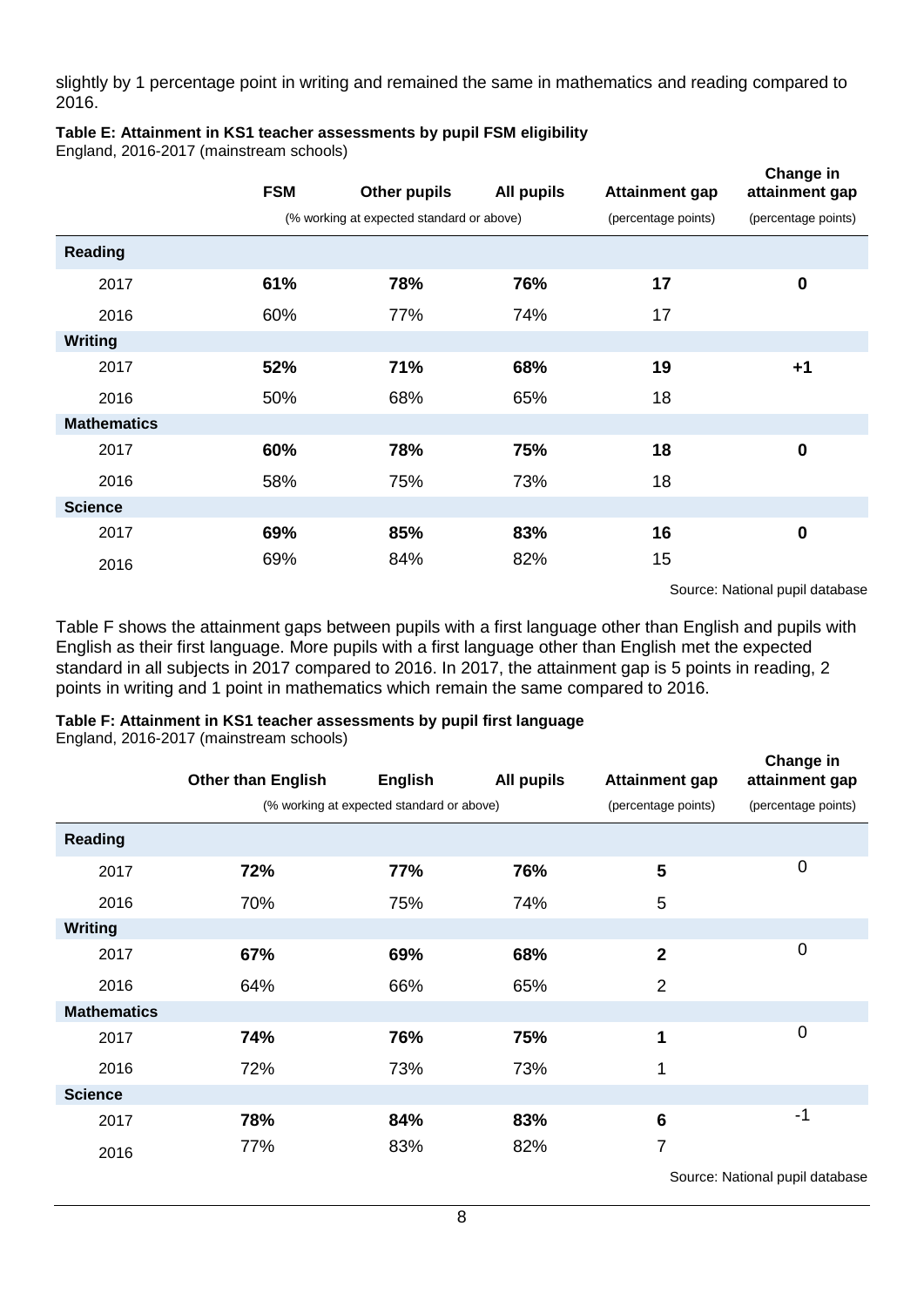Table G shows attainment gaps between pupils identified with special educational needs (SEN) and other pupils. More pupils with SEN met the expected standard in all subjects in 2017 compared to 2016. In 2017, the attainment gap is 53 points in reading, 56 points in writing and 51 points in mathematics. The gap has increased across all subjects compared to 2016, by 1 percentage point in reading and mathematics and by 2 percentage points in writing.

### **Table G: Attainment in KS1 teacher assessments by SEN status**

England, 2016-2017 (mainstream schools)

|                    | <b>SEN</b> | <b>Other pupils</b>                       | All pupils | <b>Attainment gap</b> | Change in<br>attainment gap |
|--------------------|------------|-------------------------------------------|------------|-----------------------|-----------------------------|
|                    |            | (% working at expected standard or above) |            | (percentage points)   | (percentage points)         |
| Reading            |            |                                           |            |                       |                             |
| 2017               | 31%        | 84%                                       | 76%        | 53                    | $+1$                        |
| 2016               | 30%        | 82%                                       | 74%        | 52                    |                             |
| <b>Writing</b>     |            |                                           |            |                       |                             |
| 2017               | 21%        | 77%                                       | 68%        | 56                    | $+2$                        |
| 2016               | 20%        | 74%                                       | 65%        | 54                    |                             |
| <b>Mathematics</b> |            |                                           |            |                       |                             |
| 2017               | 32%        | 83%                                       | 75%        | 51                    | $+1$                        |
| 2016               | 30%        | 80%                                       | 73%        | 50                    |                             |
| <b>Science</b>     |            |                                           |            |                       |                             |
| 2017               | 43%        | 90%                                       | 83%        | 47                    | $+1$                        |
| 2016               | 42%        | 89%                                       | 82%        | 47                    |                             |

Source: National pupil database

## <span id="page-8-0"></span>**3. Local authority results** (SFR tables 6, 9 and 18)

## <span id="page-8-1"></span>**Phonics by local authority**

Table G shows the minimum and maximum local authority percentages of pupils meeting the phonics expected standard in year 1 and by the end of year 2 (excluding the City of London and Isles of Scilly, which have 1 school each). The range across local authorities has narrowed by 1 percentage points at year 1. This is caused by a rise in the minimum and the maximum remaining at 89%. The range remained the same for year 2 at 8 percentage points.

### **Table G: Minimum and maximum local authority percentages**

England, 2017 (mainstream schools)

|                | <b>National average</b> | <b>Minimum</b> | <b>Maximum</b> | Range<br>(percentage points) |
|----------------|-------------------------|----------------|----------------|------------------------------|
| Year 1 phonics | 81%                     | 75%            | 89%            | 13                           |
| Year 2 phonics | 92%                     | 87%            | 96%            |                              |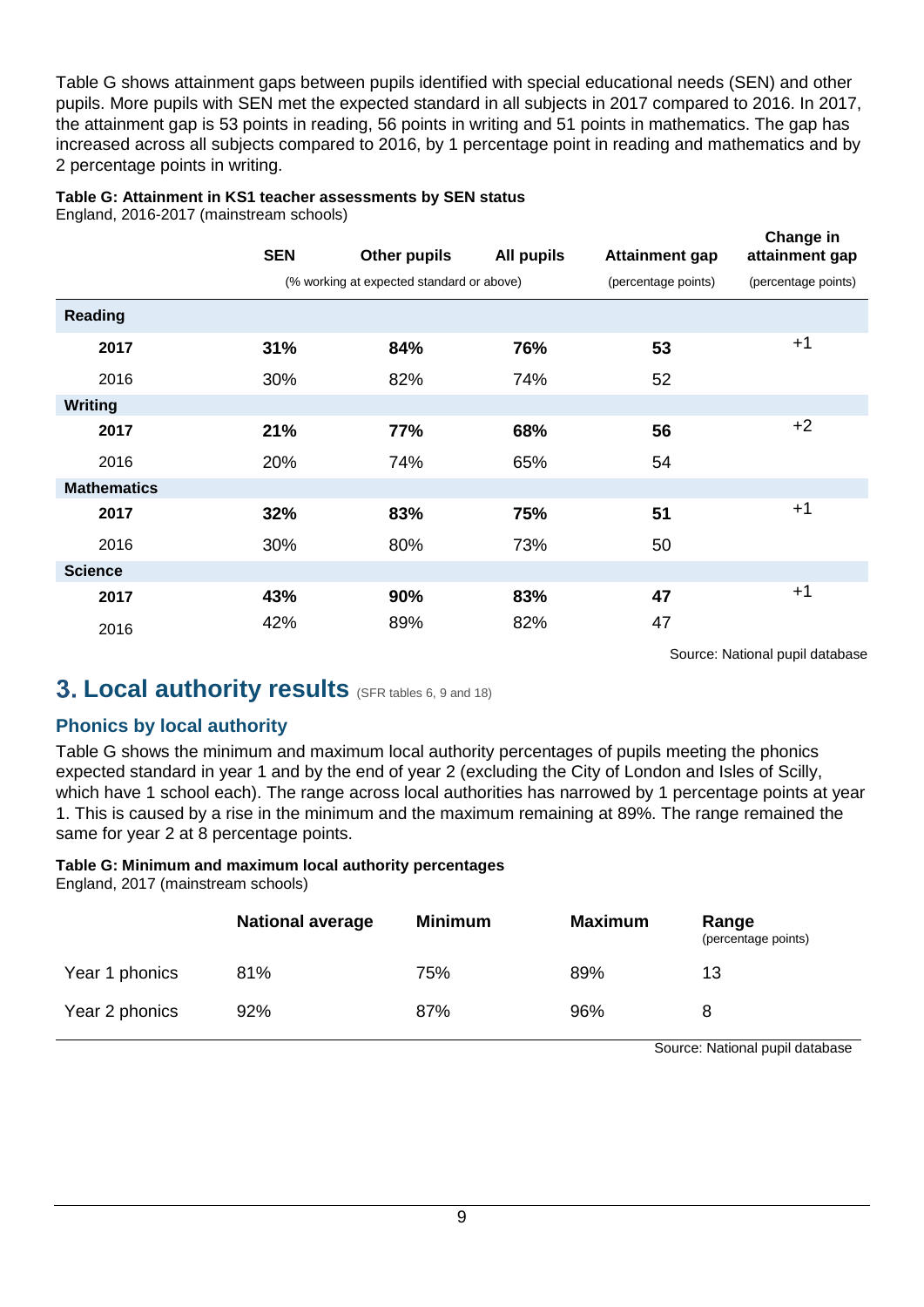Figure 5 shows the variation in the percentage of pupils who met the expected standard in phonics between local authorities in England. Local authorities with over 85% of pupils meeting the standard are mostly concentrated in London.

**Figure 5: Phonics attainment of year 1 pupils by local authority** England, 2017



## <span id="page-9-0"></span>**Key stage 1 by local authority**

Table H shows the minimum and maximum local authority percentages for attainment of each key stage 1 subject (excluding the City of London and Isles of Scilly, which have 1 school each).

Writing has the largest range in attainment across local authorities, as it did last year; however the range has narrowed by 5 percentage points compared to 2016. The range in mathematics attainment has also narrowed, by 3 percentage points to 17. The range in reading and science both dropped by 1 percentage point.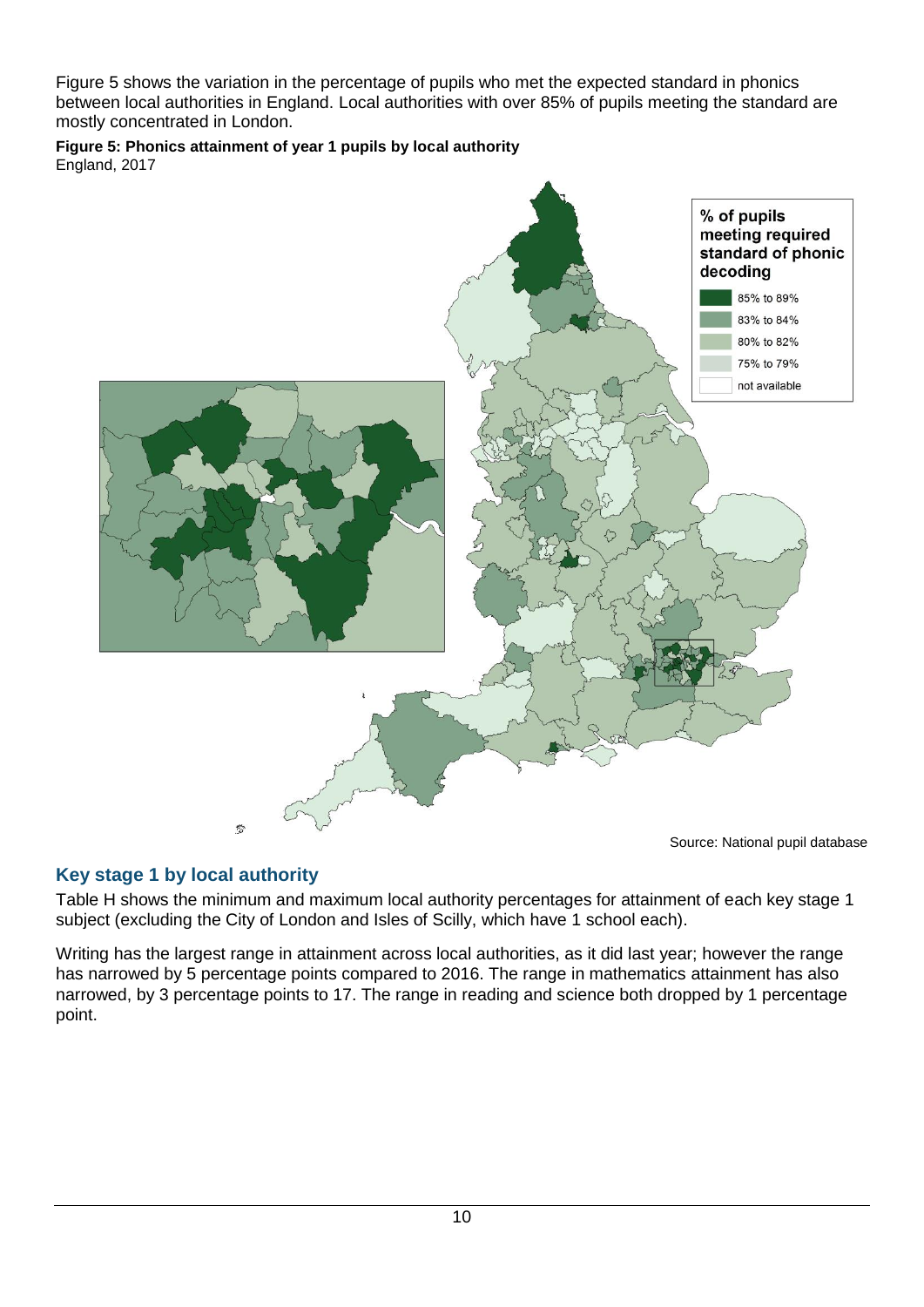#### **Table H: Minimum and maximum local authority percentages** England, 2017 (mainstream schools)

|                    | <b>National average</b> | <b>Minimum</b> | <b>Maximum</b> | Range<br>(percentage points) |
|--------------------|-------------------------|----------------|----------------|------------------------------|
| Reading            | 76%                     | 66%            | 83%            | 17                           |
| Writing            | 68%                     | 57%            | 77%            | 20                           |
| <b>Mathematics</b> | 75%                     | 65%            | 82%            | 17                           |
| Science            | 83%                     | 74%            | 91%            | 17                           |

Source: National pupil database

At key stage 1, figures 6 to 8 show the correlation between the percentage of pupils achieving the expected standard in 2016 and the percentage achieving the expected standard in 2017 at local authority level for each of the key stage 1 subjects reading, writing and mathematics. These show that the majority of areas which were high performing in 2016 remain high performing in 2017. Similarly, the majority of low performing areas in 2016, remain low performing in 2017.



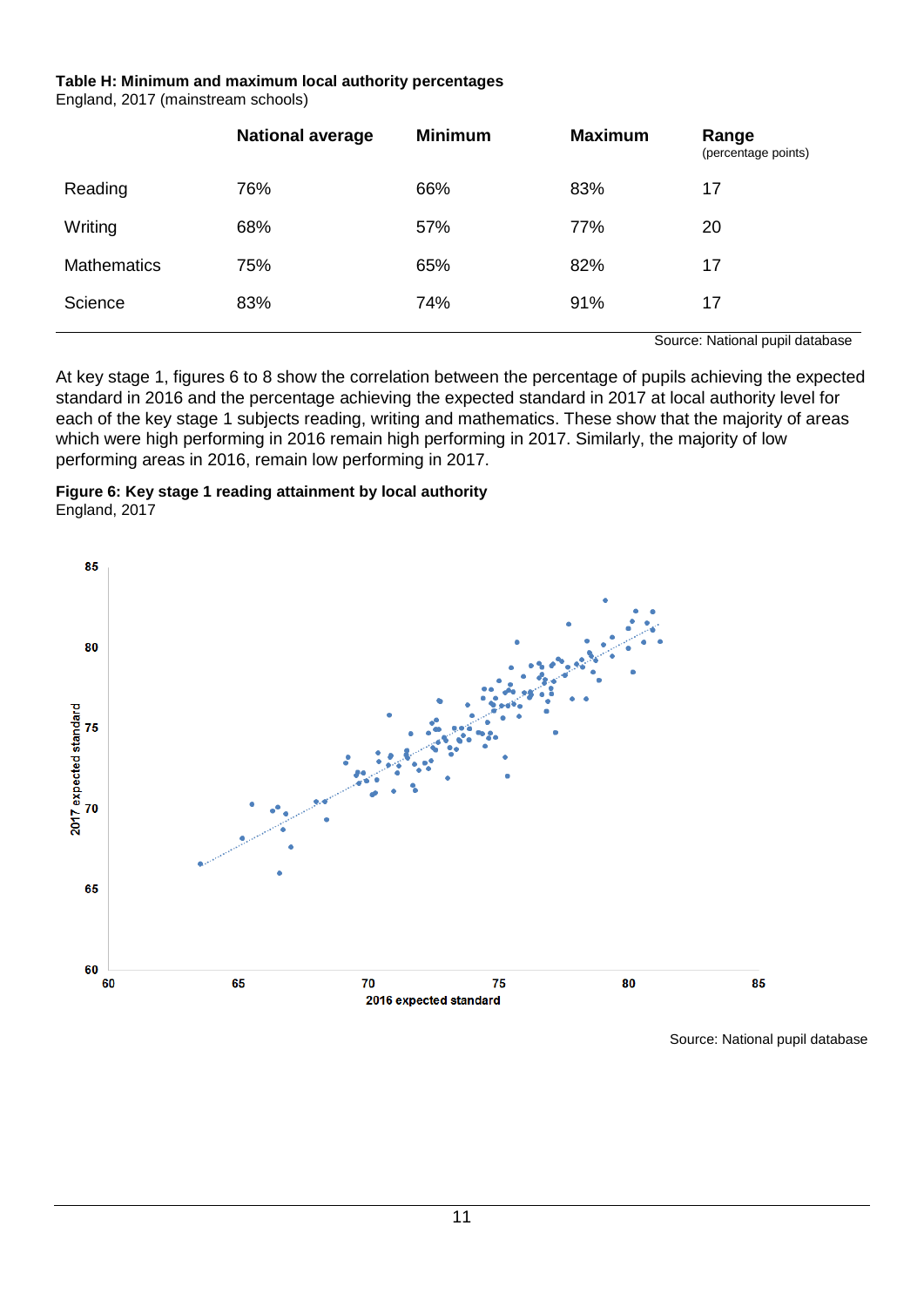**Figure 7: Key stage 1 writing attainment by local authority** England, 2017





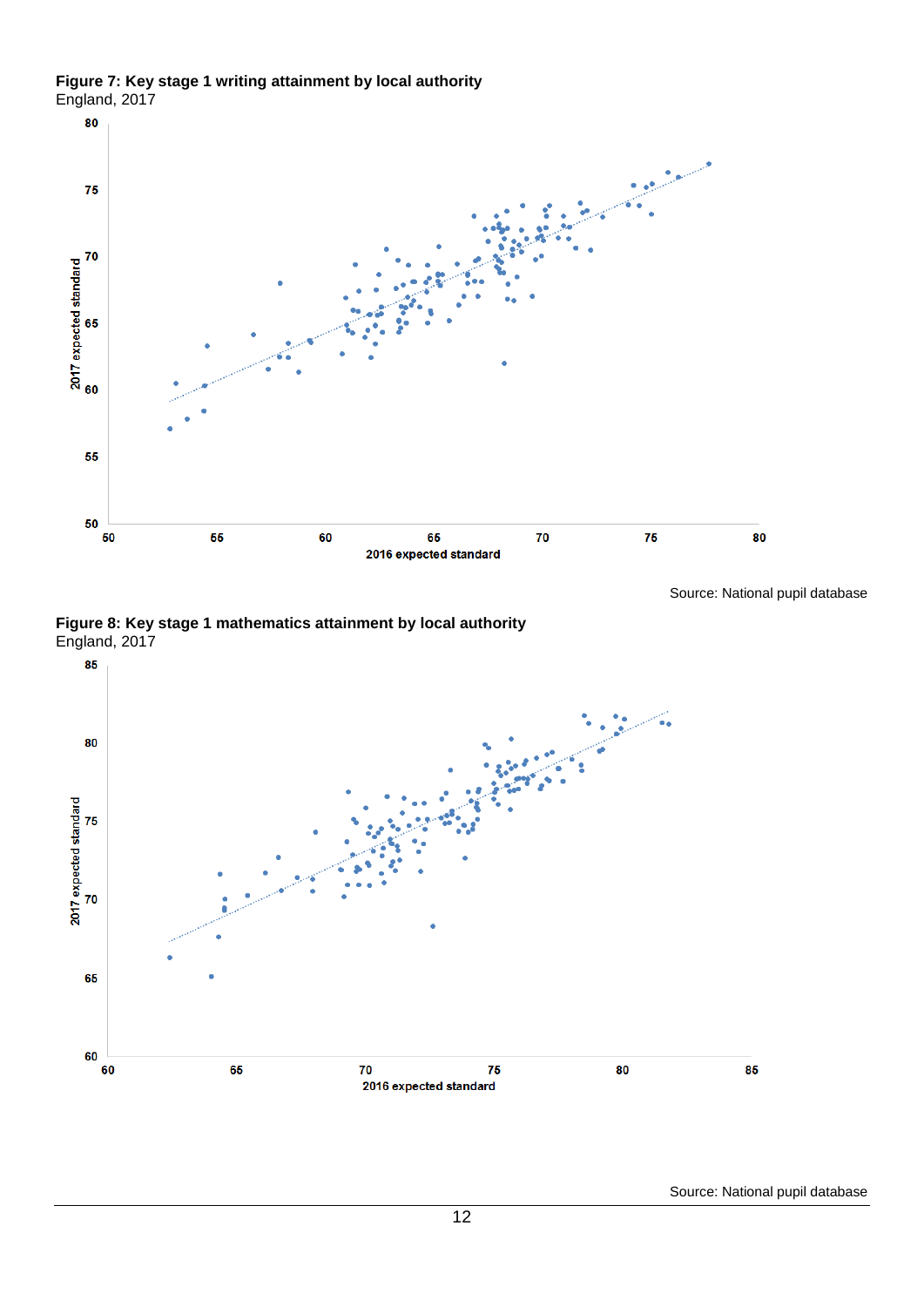# <span id="page-12-0"></span>**Advice on comparability over time for key stage 1 data**

In 2016, children were assessed under the new national curriculum, where the expected standard has been raised. These changes mean that the key stage 1 expected standard set in 2016 and maintained in 2017 is higher and therefore not comparable with the expected standard used in previous year's statistics. It would therefore be incorrect and misleading to make direct comparisons showing changes over time.

# <span id="page-12-1"></span>**Accompanying tables**

The following tables are available in Excel format on the department's statistics [Statistics: key stage 1 -](https://www.gov.uk/government/collections/statistics-key-stage-1) [GOV.UK:](https://www.gov.uk/government/collections/statistics-key-stage-1)

### **Phonics national and local authority tables**

- 1 Summary showing the percentage of year 1 pupils meeting the expected standard of phonic decoding by gender, school type, school phase and religious character, 2017
- 2 Percentage of year 1 pupils meeting the expected standard of phonic decoding by pupil characteristics, 2017
- 3 Percentage of year 1 pupils meeting the expected standard of phonic decoding by ethnicity, free school meal eligibility and gender, 2017
- 4 Number and cumulative percentage of year 1 pupils achieving each phonic mark by gender, 2012 to 2017
- 5 Percentage of year 1 pupils meeting the expected standard of phonic decoding, 2017
- 6 Percentage of year 1 pupils meeting the expected standard of phonic decoding, 2012 to 2017
- 6a Percentage of year 1 pupils meeting the expected standard of phonic decoding by ethnicity, 2017
- 6b Percentage of year 1 pupils meeting the expected standard of phonic decoding by first language, 2017
- 6c Percentage of year 1 pupils meeting the expected standard of phonic decoding by free school meal eligibility, 2017
- 6d Percentage of year 1 pupils meeting the expected standard of phonic decoding by SEN provision, 2017
- 7 Summary showing the percentage of pupils meeting the expected standard of phonic decoding by gender, school type, school phase and religious character by the end of year 2, 2017
- 8 Percentage of pupils meeting the expected standard of phonic decoding by pupil characteristics by the end of year 2, 2017
- 9 Percentage of pupils meeting the expected standard of phonic decoding by local authority by the end of year 2, 2017

### **Key stage 1 national tables**

- 10 Summary showing the percentage of pupils reaching the expected standard by pupil characteristics, 2017
- 11 Attainment in key stage 1 teacher assessments by gender, 2017
- 12 Attainment of pupils at the end of key stage 1 by school type, 2017
- 13 Attainment of pupils at the end of key stage 1 by school phase, school cohort size and religious character, 2017
- 14 Key stage 1 reading by phonics prior attainment and gender, 2017
- 15 Percentage of pupils reaching the expected standard in key stage 1 teacher assessments by pupil characteristics, 2017
- 16 Percentage of pupils reaching the expected standard in key stage 1 teacher assessments by ethnicity, free school meal eligibility and gender, 2017
- 17 Percentage of pupils reaching the expected standard by month of birth and gender, 2017

### **Key stage 1 local authority tables**

- 18 Attainment in key stage 1 teacher assessments by region, local authority (LA) and gender, 2017
- 19 Percentage of pupils reaching the expected standard in key stage 1 teacher assessments by ethnicity, 2017
- 19b Percentage of boys reaching the expected standard in key stage 1 teacher assessments by ethnicity, 2017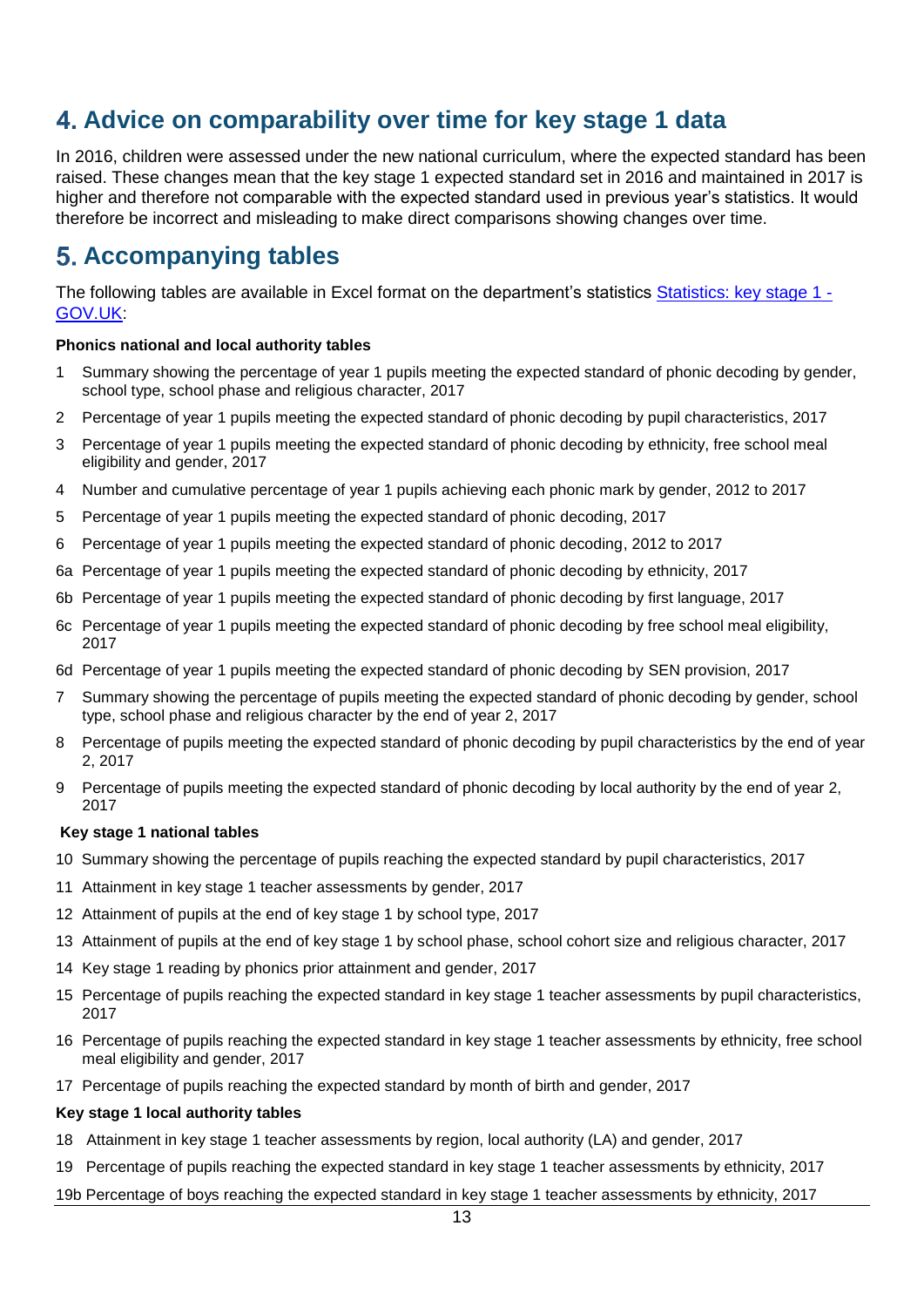- 19c Percentage of girls reaching the expected standard in key stage 1 teacher assessments by ethnicity, 2017
- 20 Percentage of pupils reaching the expected standard in key stage 1 teacher assessments by first language and gender, 2017
- 21 Percentage of pupils reaching the expected standard in key stage 1 teacher assessments by free school meal eligibility and gender, 2017
- 22 Percentage of pupils reaching the expected standard in key stage 1 teacher assessments by SEN provision and gender, 2017

### **Key stage 1 pupil residency tables**

- A1 Percentage of pupils reaching the expected standard in key stage 1 teacher assessments by degree of rurality of pupil residence, 2017
- A2 Percentage of pupils reaching the expected standard in key stage 1 teacher assessments by local authority district and region of pupil residence, 2017

When reviewing the tables, please note that:

| we preserve confidentiality | The Code of Practice for Official Statistics requires us to take reasonable<br>steps to ensure that our published or disseminated statistics protect<br>confidentiality.                                                                                                                                                                |
|-----------------------------|-----------------------------------------------------------------------------------------------------------------------------------------------------------------------------------------------------------------------------------------------------------------------------------------------------------------------------------------|
| we suppress some figures    | Values of 1 or 2, or a percentage based on 1 or 2 pupils who achieved; or<br>0, 1 or 2 pupils who did not achieve a particular level are suppressed.                                                                                                                                                                                    |
|                             | Some additional figures have been suppressed to prevent the possibility<br>of a suppressed figure being revealed.                                                                                                                                                                                                                       |
|                             | This suppression is consistent with our <b>Statistical policy statement on</b><br>confidentiality.                                                                                                                                                                                                                                      |
| we adopt symbols to help    | Symbols are used in the tables as follows:<br>not applicable                                                                                                                                                                                                                                                                            |
| identify this               | $\star$<br>LA level data based on a single school                                                                                                                                                                                                                                                                                       |
|                             | Percentages in this SFR are given to the nearest whole number but all<br>gaps and differences have been calculated on unrounded data. Therefore<br>some figures may not match those produced from the rounded figures<br>shown in the tables.                                                                                           |
|                             | All pupil numbers at regional level are rounded to the nearest 10. This is<br>so that it is not possible to deduce the figures for LAs which have been<br>suppressed. However, percentages have been calculated from unrounded<br>data.                                                                                                 |
| This is provisional data    | Figures are based on provisional data. There is no plan to reissue the<br>publication considering the negligible changes, if any, at national level.<br>However, we will consider whether to revise the 2017 figures in next<br>year's release, if any difference in the national figures between the<br>provisional and final figures. |
| We provide underlying data  | The SFR is accompanied by national and local authority underlying data<br>and metadata describing this data. This data is provided in csv format so<br>that it can be loaded into the software of your choice.                                                                                                                          |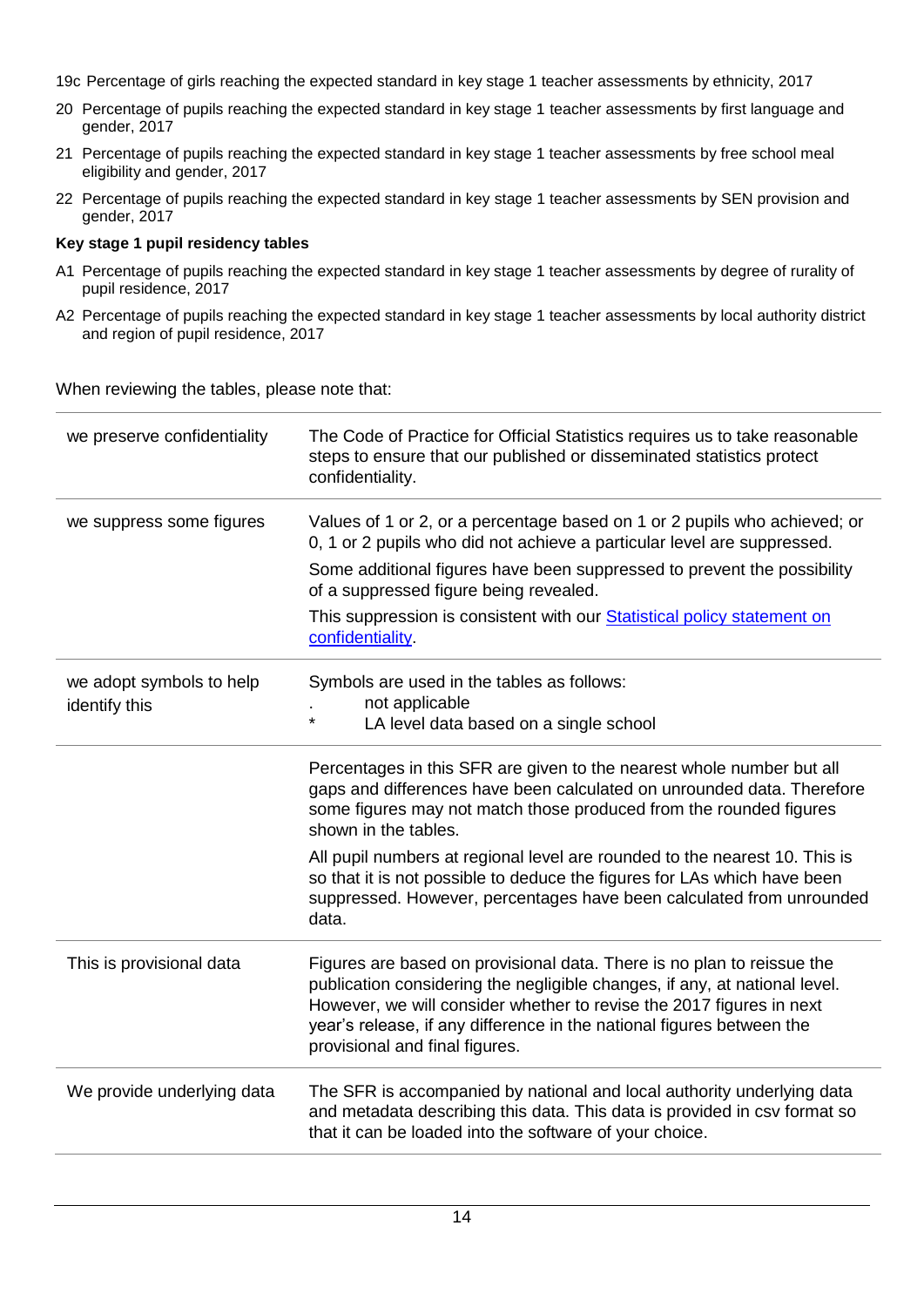# <span id="page-14-0"></span>**Further information available**

| School level figures                                     | School level data is not published for the phonics screening check or key<br>stage 1 teacher assessments.                                                                                                                                                                                                                                                                                                           |
|----------------------------------------------------------|---------------------------------------------------------------------------------------------------------------------------------------------------------------------------------------------------------------------------------------------------------------------------------------------------------------------------------------------------------------------------------------------------------------------|
| Previously published figures                             | SFR32/2015: Phonics screening check and key stage 1 assessments:<br>England 2015 - Publications - GOV.UK                                                                                                                                                                                                                                                                                                            |
| Attainment for other key<br>stages                       | Statistics: early years foundation stage profile - GOV.UK<br>Statistics: GCSEs (key stage 4) - GOV.UK<br>Statistics: 16 to 19 attainment - GOV.UK<br><b>School Performance Tables</b>                                                                                                                                                                                                                               |
| Pupil numbers                                            | Statistics: school and pupil numbers - GOV.UK                                                                                                                                                                                                                                                                                                                                                                       |
| Lower level geographical<br>data                         | Pupil residency tables showing 2014 small area attainment data by pupil<br>characteristics at key stage 1 (KS1) were published by the Office for<br>National Statistics (ONS) on the neighbourhood statistics service (NeSS)<br>in June 2015 website<br>The ONS neighbourhood statistics data was accompanied by the<br>Department for Education publication:<br>Statistics: neighbourhood (absence and attainment) |
| <b>SEN</b> statistics                                    | Statistics: special educational needs (SEN) - GOV.UK                                                                                                                                                                                                                                                                                                                                                                |
| Attainment in Wales,<br>Scotland and Northern<br>Ireland | See the quality and methodology information which accompanies this<br>release for details of similar data available for other areas.                                                                                                                                                                                                                                                                                |
| International comparisons.                               | There are no international comparisons of attainment for pupils at this<br>age.                                                                                                                                                                                                                                                                                                                                     |

# <span id="page-14-1"></span>**National Statistics**

The United Kingdom Statistics Authority has designated these statistics as National Statistics, in accordance with the Statistics and Registration Service Act 2007 and signifying compliance with the Code of Practice for Official Statistics.

Designation can be broadly interpreted to mean that the statistics:

- meet identified user needs;
- are well explained and readily accessible;
- are produced according to sound methods, and
- are managed impartially and objectively in the public interest.

Once statistics have been designated as National Statistics it is a statutory requirement that the Code of Practice shall continue to be observed.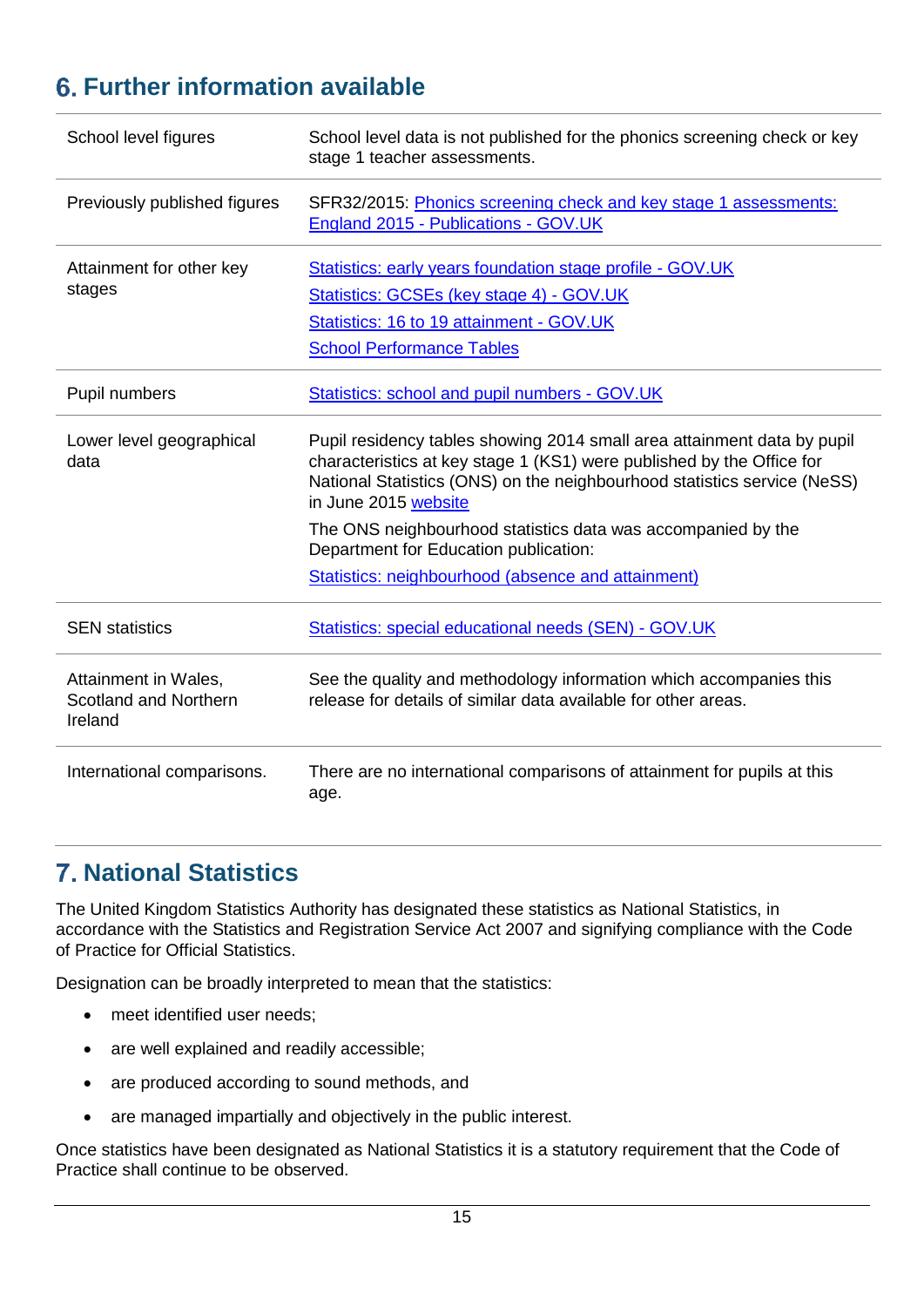The Department has a set of [statistical policies](http://www.gov.uk/government/publications/standards-for-official-statistics-published-by-the-department-for-education) in line with the Code of Practice for Official Statistics.

# <span id="page-15-0"></span>**Technical information**

A quality and methodology information document accompanies this SFR. This provides further information on the data sources, their coverage and quality and explains the methodology used in producing the data, including how it is validated and processed.

# <span id="page-15-1"></span>**Get in touch**

## <span id="page-15-2"></span>**Media enquiries**

Press Office News Desk, Department for Education, Sanctuary Buildings, Great Smith Street, London SW1P 3BT.

Tel: 020 7783 8300

## <span id="page-15-3"></span>**Other enquiries/feedback**

Gemma Coleman, Education Data Division, Department for Education, Sanctuary Buildings, Great Smith Street, London, SW1P 3BT

Tel: 0207 783 8239 Email: [primary.attainment@education.gov.uk](mailto:primary.attainment@education.gov.uk)